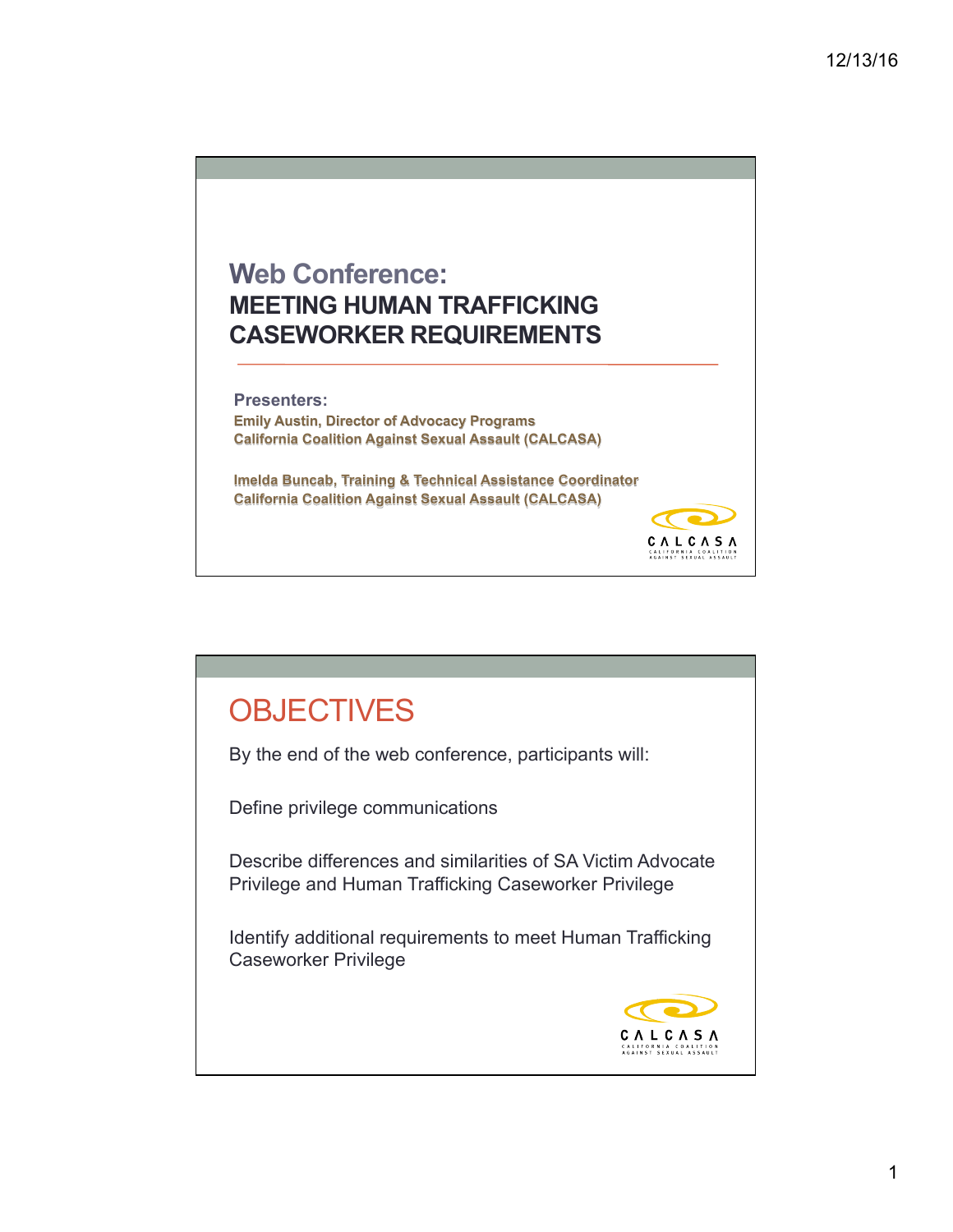

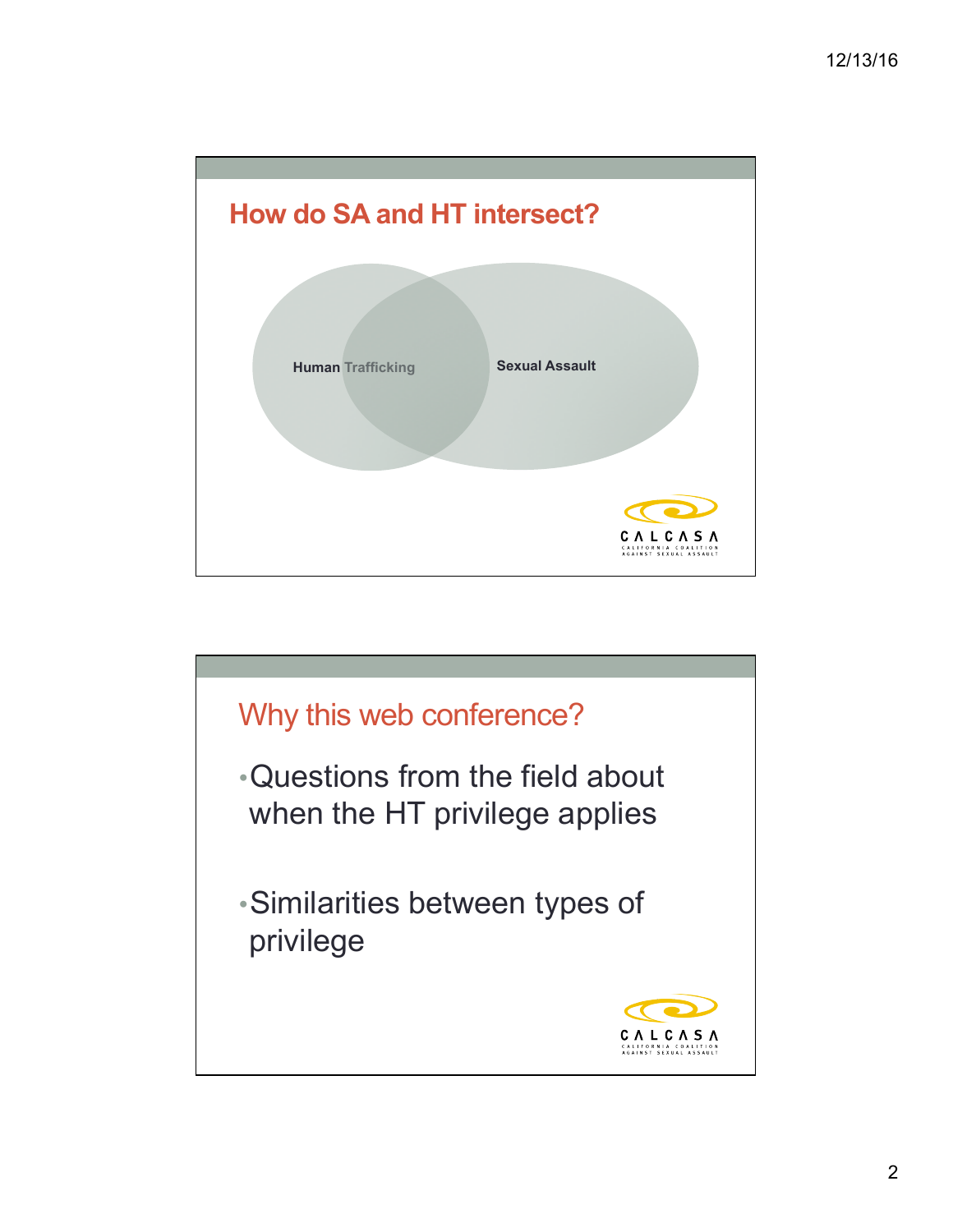

| <b>Who Claims Privilege?</b>     |                          |                                                     |
|----------------------------------|--------------------------|-----------------------------------------------------|
|                                  | <b>Human Trafficking</b> | <b>Sexual Assault</b>                               |
| <b>Victim</b>                    |                          |                                                     |
| <b>Authorized Representative</b> |                          |                                                     |
| <b>Counselor/Caseworker</b>      |                          |                                                     |
|                                  |                          | CALCAS<br>LIFORNIA COALIT<br>AGAINST SEXUAL ASSAULT |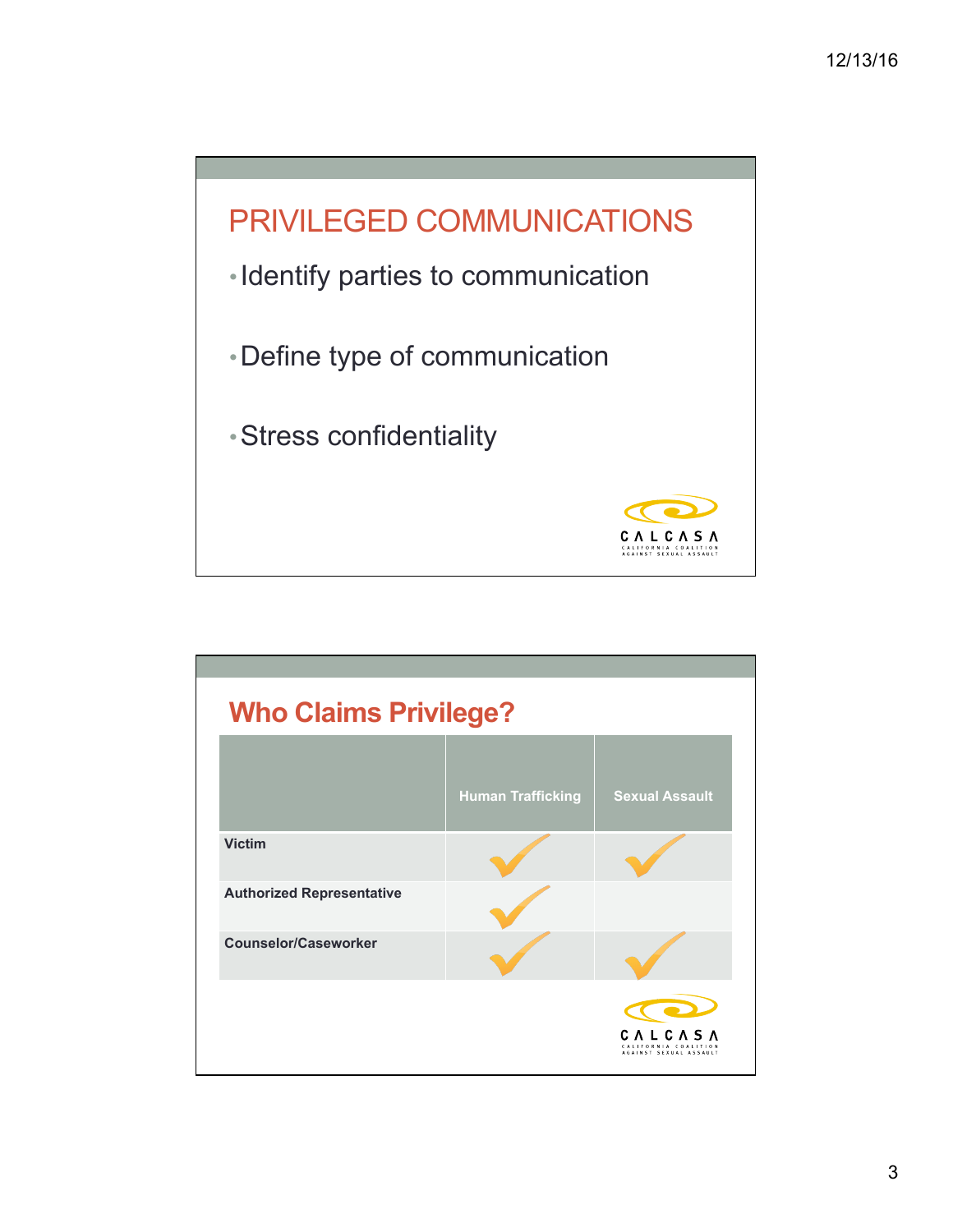| <b>Who Claims Privilege?</b> |                          |                                                                     |
|------------------------------|--------------------------|---------------------------------------------------------------------|
|                              | <b>Human Trafficking</b> | <b>Sexual Assault</b>                                               |
| <b>Claim after death</b>     |                          |                                                                     |
| Advocate charged to claim    |                          | 2                                                                   |
| <b>Inform of limitations</b> |                          |                                                                     |
| Judge may compel disclosure  |                          |                                                                     |
|                              |                          | $\Box$ C $\prime$<br>CALIFORNIA COALITION<br>AGAINST SEXUAL ASSAULT |

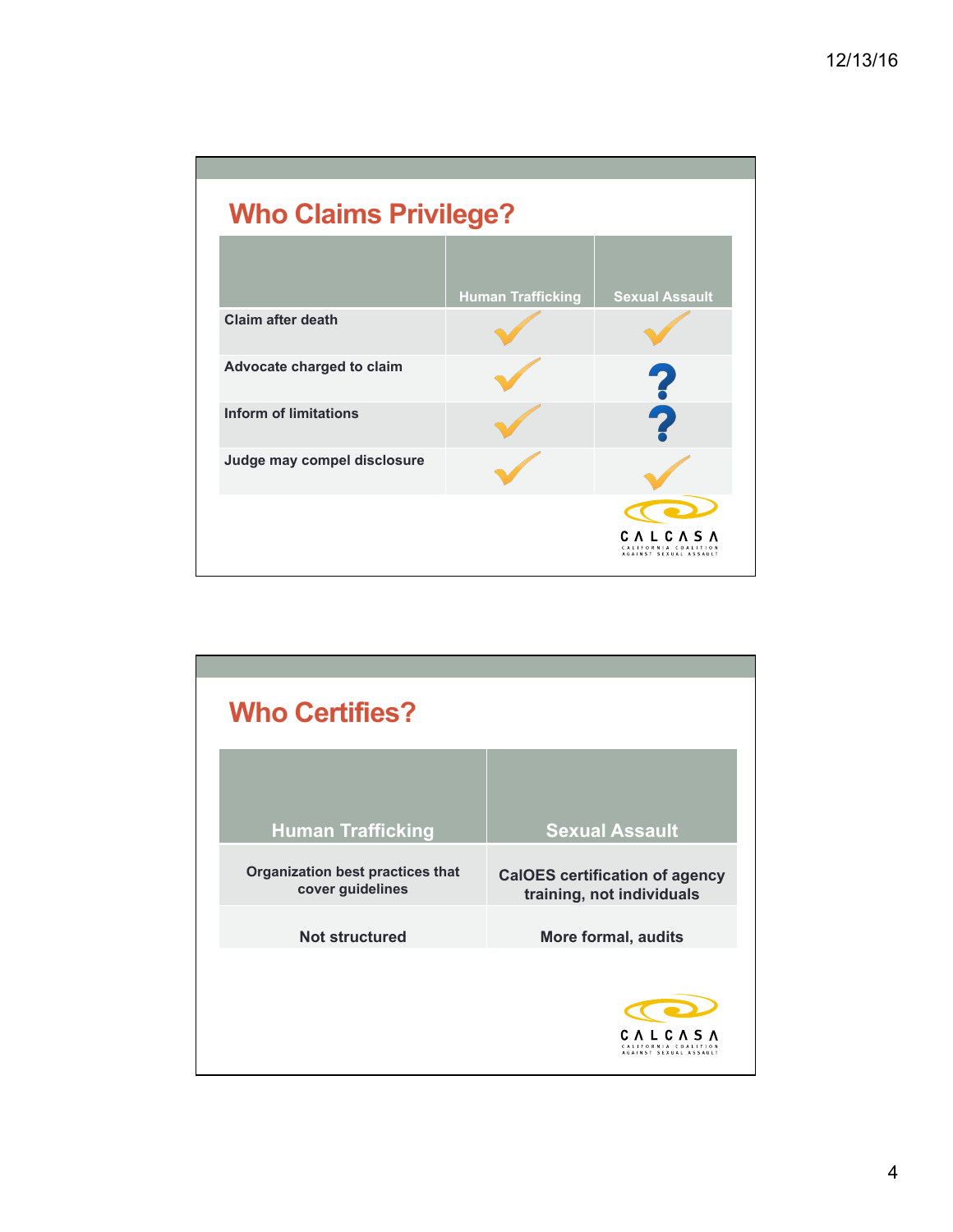

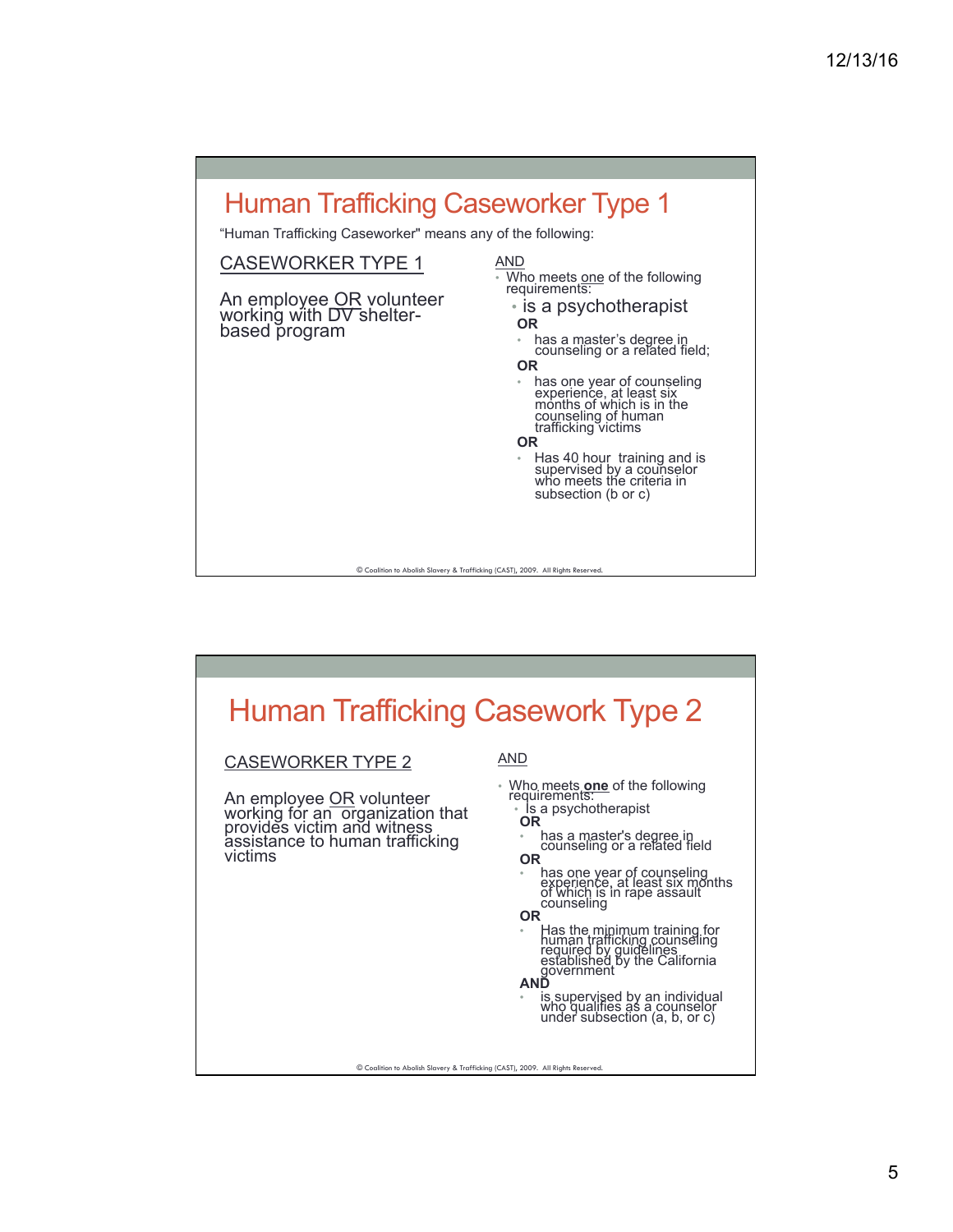## Human Trafficking Caseworker Training

- Shall include, but need not be limited to, the following areas:
	- History of human trafficking
	- Civil and criminal law as it relates to human trafficking
	- Societal attitudes towards human trafficking
	- Peer counseling techniques,
	- Housing
	- Public assistance and other financial resources available to meet the financial needs of human trafficking victims
	- Referral services available to human trafficking victims
	- A portion of this training must include an explanation of privileged communication.



## History of Human Trafficking dren: USA Roj • Global • Country • Local  $\begin{array}{l} \textbf{C} \hspace{0.2cm} \textbf{A} \hspace{0.2cm} \textbf{L} \hspace{0.2cm} \textbf{C} \hspace{0.2cm} \textbf{A} \hspace{0.2cm} \textbf{S} \hspace{0.2cm} \textbf{A} \\ \textbf{CALIPOR NIA COALITION} \\ \textbf{AGAINST SE XUXIAL ASSAULT} \end{array}$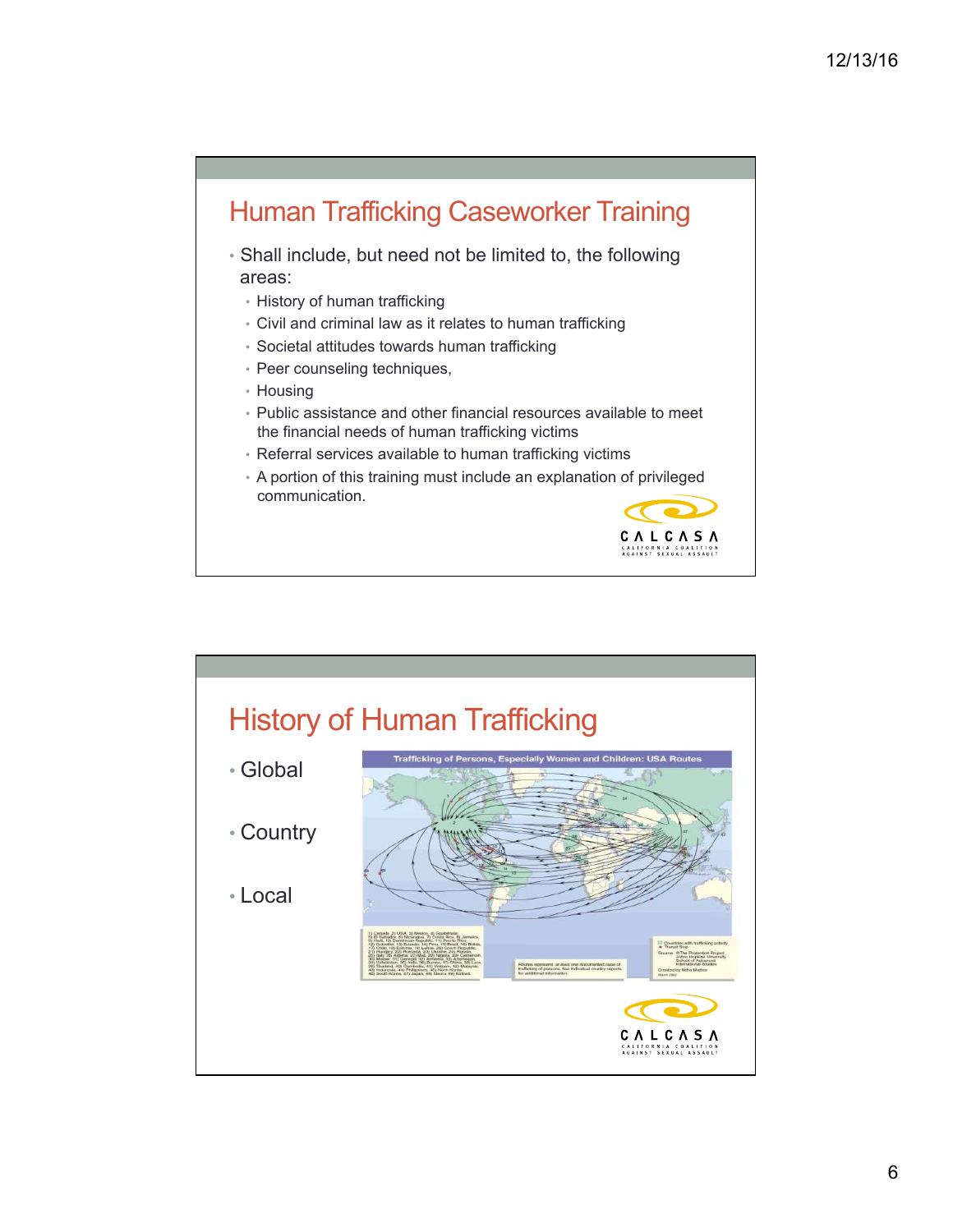## Civil & Criminal Laws: Human Trafficking

- International
	- UN: The Protocol to Prevent, Suppress and Punish Trafficking in Persons, especially Women and Children (The Protocol)

CALCASA CALIFORNIA COALITION<br>AGAINST SEXUAL ASSAULT

- Federal/US
	- Trafficking Victims Protection Act 2000
		- Prosecution, Protection, Prevention
- State
	- CA Assembly Bill 22
	- CA Penal Code 236, 236.1
	- CA Senate Bill 1193
	- CA Civil Code 52.6

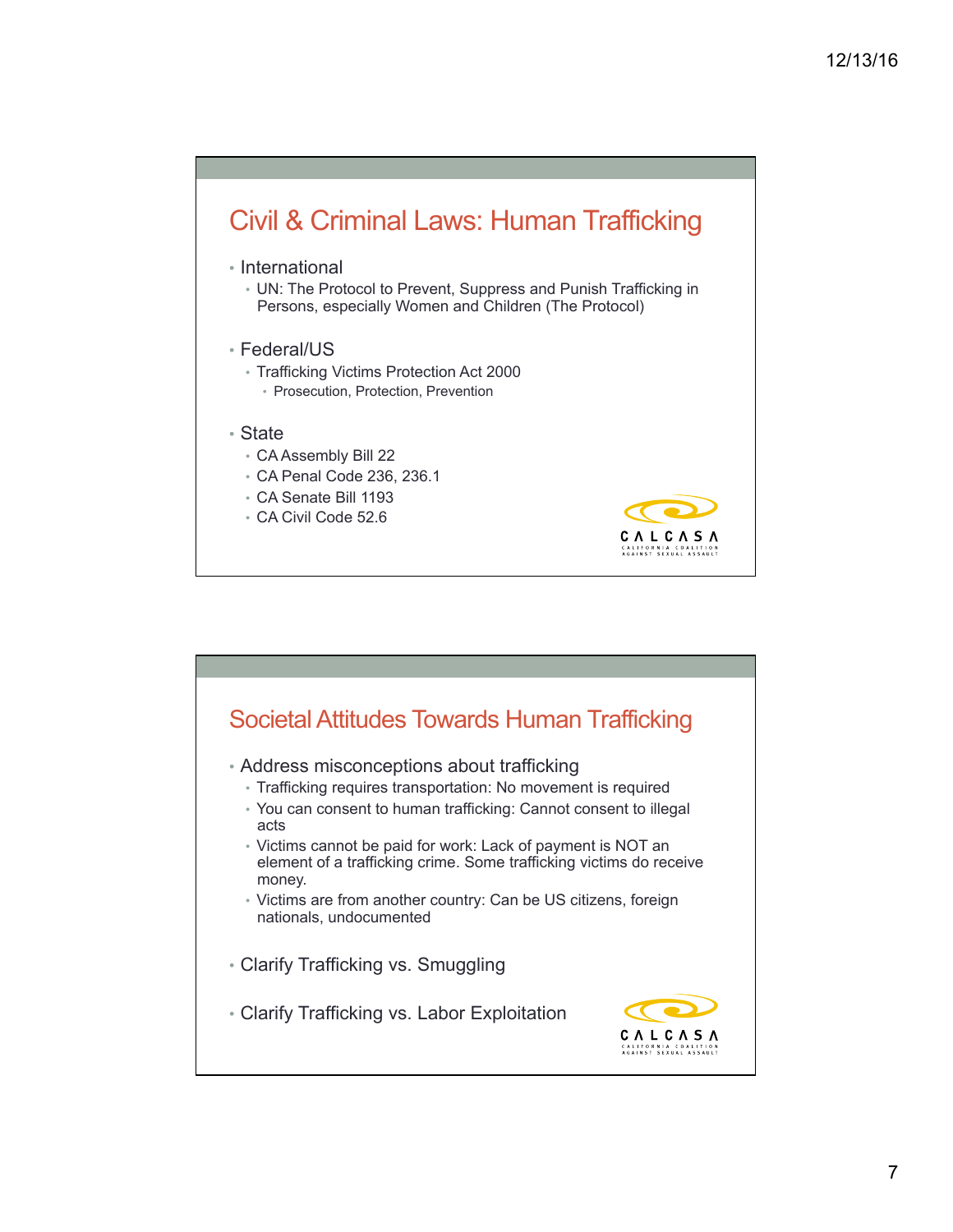

| <b>Certification</b>                                                                                                            |
|---------------------------------------------------------------------------------------------------------------------------------|
| I certify that I have read and understood the above<br>mandatory social service training that includes the<br>following topics: |
| • 1. Human Trafficking Laws                                                                                                     |
| • 2. Victimology                                                                                                                |
| • 3. Counseling Techniques                                                                                                      |
| • 4. Client and System Advocacy                                                                                                 |
| • 5. Referral Services                                                                                                          |
| • 6. Privileged Communications                                                                                                  |
| Signature:<br>• Name:                                                                                                           |
| ∙ Date:                                                                                                                         |
|                                                                                                                                 |
|                                                                                                                                 |
| AGAINST SEXUAL ASSAUL'                                                                                                          |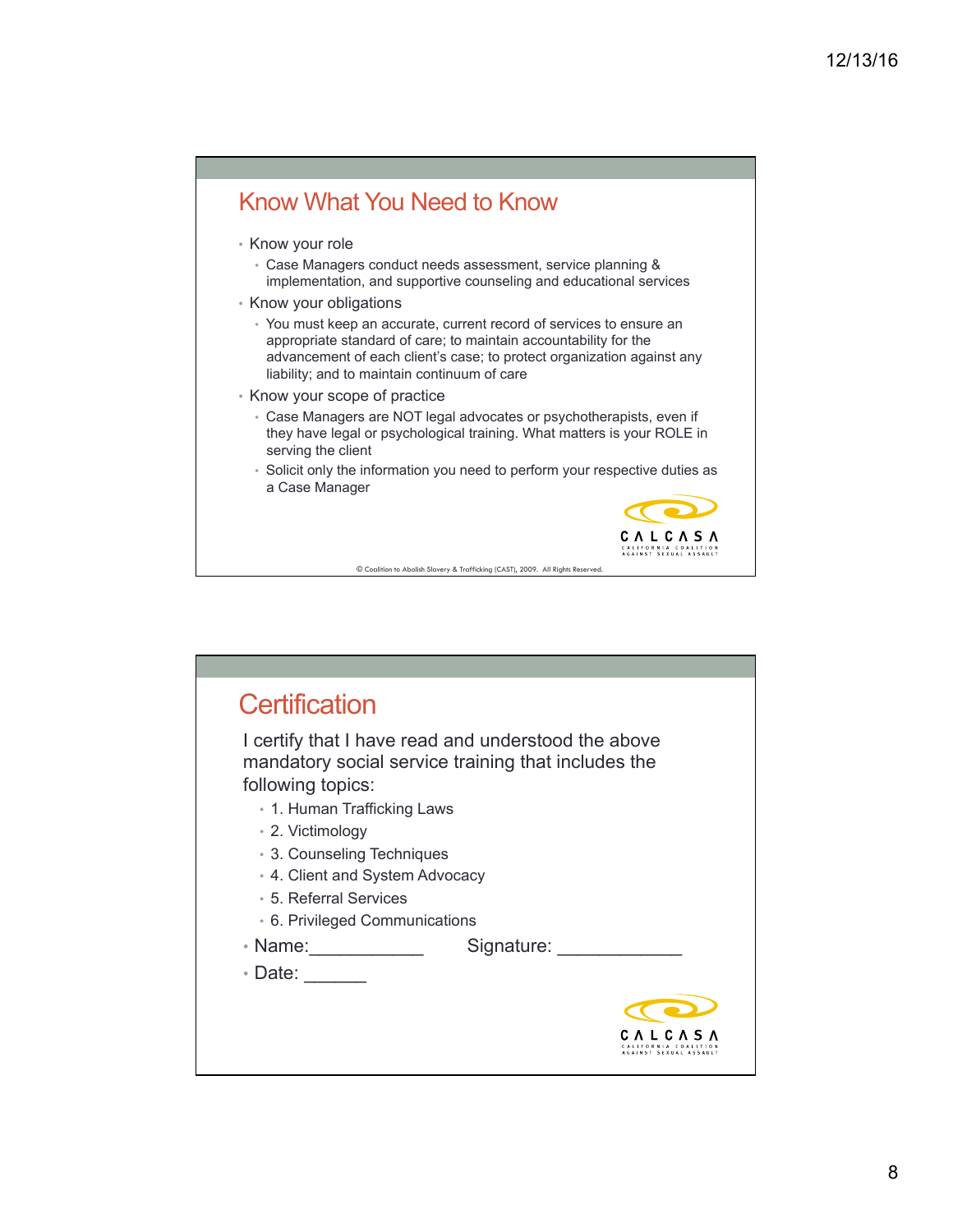